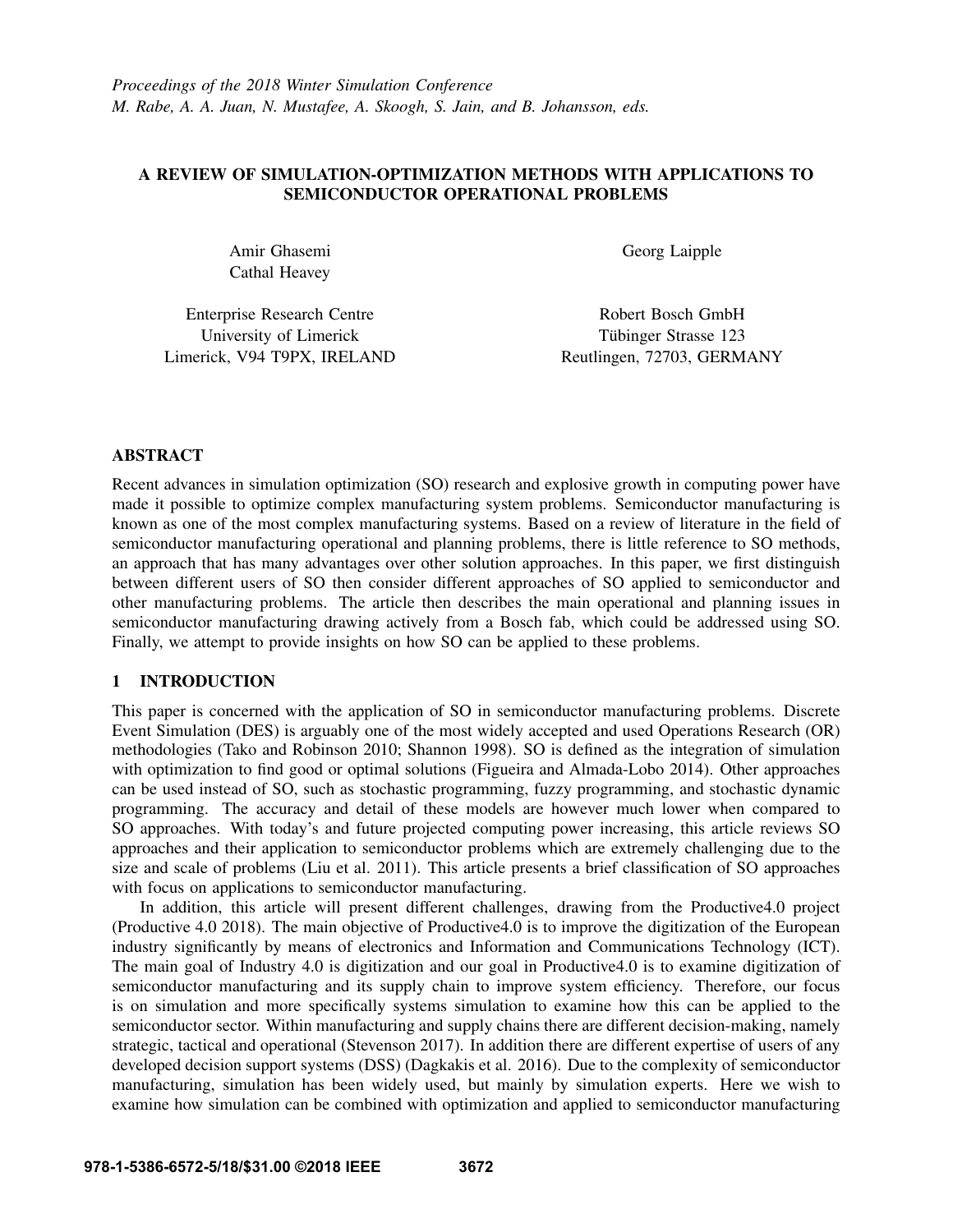to allow the development of tools that can capture the variability within semiconductor manufacturing and be used by personnel with lower levels of expertise within the tactical and operational level. The focus in this paper is on the front-end of semiconductor manufacturing.

The article is organized as follows. In section 2, we present a brief overview of SO applications, and note that there are few current applications in semiconductor manufacturing. In section 3 we provide an overview of some of the challenges found in Bosch's front-end manufacturing systems, highlighting the large scale, complexity and variability in both the processes and demand found in these systems. Because of these challenges there has been limited use of quantitative tools at the tactical and operational level in these systems, due to their simplifying assumptions (Shanthikumar et al. 2007). Section 4 presents a discussion of the application of SO within semiconductor front-end manufacturing while section 5 summarizes the conclusions from the paper.

# 2 LITERATURE REVIEW: SIMULATION OPTIMIZATION IN MANUFACTURING

This section reviews the literature on different implementations of SO in manufacturing systems. A number of different classifications have been presented considering different approaches in SO. Some reviews focused on just optimization parameters like objective functions or solution spaces such as Fu (1994) who addressed the difference between gradient-based methods, including perturbation analysis, likelihood ratio method, and frequency domain experimentation. Shanthikumar and Sargent (1983) considered different modeling approaches in SO methods. They organized their review by categorizing into analytic and simulation based models. Fu (2002) focused on desirable features in a good implementation of optimization for commercial simulation software. His categorization investigates different research based on features like generality, transparency to the user and high dimensionality. Recently a comprehensive taxonomy on hybrid simulation optimization methods was presented by Figueira and Almada-Lobo (2014). In their study, how simulation and optimization integrated was discussed. They divided their review in three major streams of research:

- Solution Evaluation (SE): Developing a comprehensive simulation model to represent the system and use that model to evaluate the performance of various solutions.
- Analytical Model Enhancement (AME): Enhancing the analytical model using simulation results.
- Solution Generation (SG) approaches: Using simulation not to verify the advantage of one solution over another, but simply to compute some variables and hence be part of the whole solution generation.

The most recent review of SO proposed by Amaran et al. (2014) emphasizes the application of different algorithms in simulation optimization. They structured their review based on different simulation optimization algorithms in seven categories (ranking and selection, metaheuristics, response surface, gradient-based methods, direct search, model-based methods and Lipschitzian optimization). Furthermore, they presented six domains for SO applications as follows:

- Operations: Buffer location, nurse scheduling, inventory management, health care and queueing networks.
- Manufacturing: PCB production, engine manufacturing, production planning, Kanban sizing and manufacturing cell design.
- Medicine and Biology: Protein engineering, cardiovascular surgery.
- Engineering: Welded beam design, solid waste management, pollution source identication.
- Computer science and networks: Server assignment, wireless sensor networks, circuit design.
- Transportation and logistics: Traffic control and simulation, metro/transit travel times, air traffic control.

While articles on SO applications in semiconductor manufacturing systems exist, the aim here is to highlight its applicability to this topic. This is because problems in semiconductor manufacturing are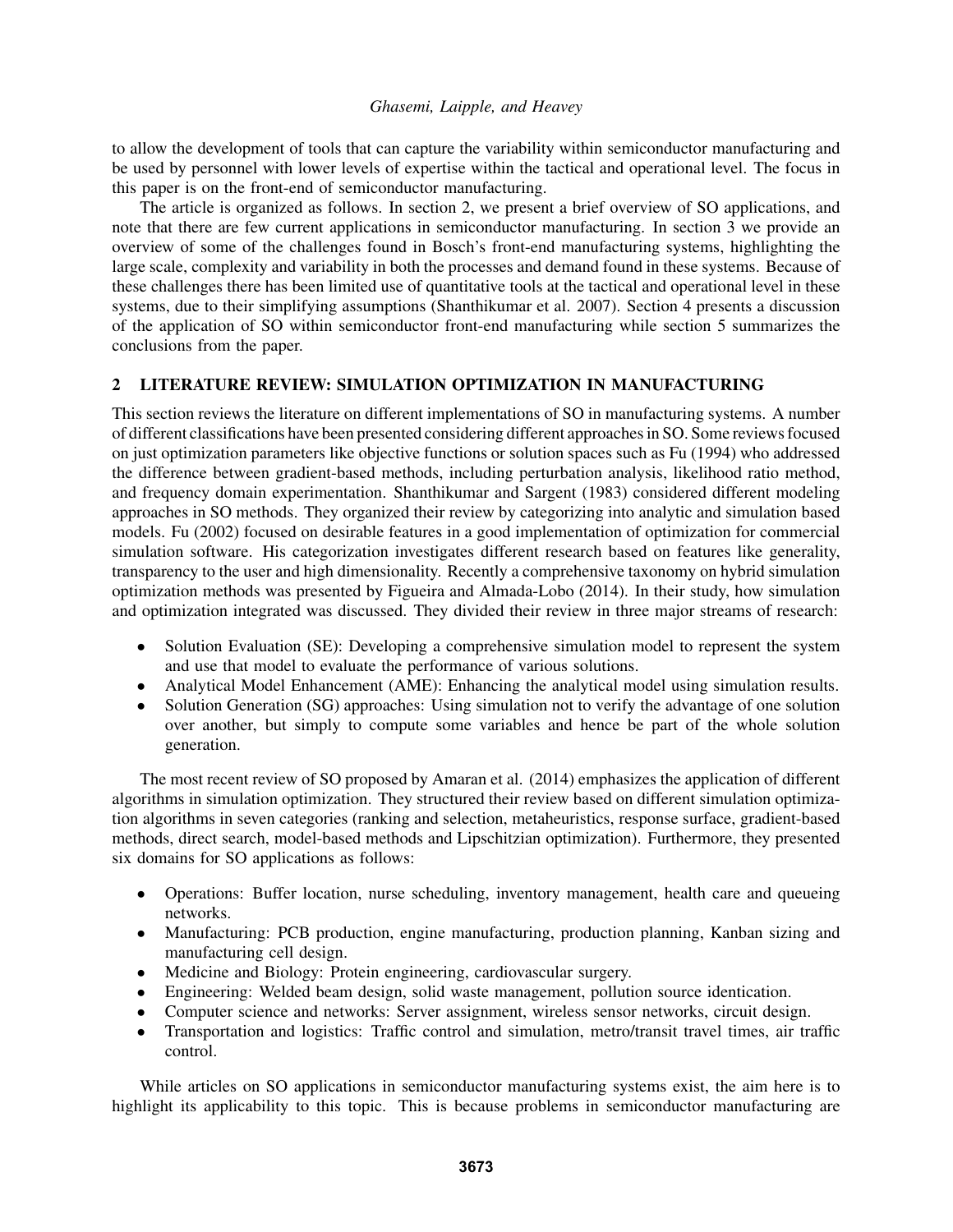difficult to solve using quantitative methods, due to their complexity, high level of variability and they are typically large scale problems (Hsieh et al. 2001). We therefore present a review of SO methods in semiconductor manufacturing to add this category to the application domain. The article uses the categorizations proposed by (Amaran et al. 2014) and (Figueira and Almada-Lobo 2014) to address SO articles published in this area. We propose a new categorization scheme considering both the domain of application and SO characteristics shown in Table 1.

Table 1: Classification of applications in manufacturing categorized using Solution Evaluation (SE), Analytical Model Enhancement (AME) and Solution Generation (SG) (Figueira and Almada-Lobo 2014).

| Domain of<br><b>Application</b> | <b>Application</b> | SE                                             | AME                 | SG                          |
|---------------------------------|--------------------|------------------------------------------------|---------------------|-----------------------------|
| Operations                      | Inventory          | Keskin et al. (2010),<br>Güller et al. (2015)  |                     | Chu et al. (2015)           |
|                                 | Planning           |                                                |                     |                             |
|                                 | Assembly Line      | Kuo and Yang $(2011)$                          |                     |                             |
|                                 | Design             |                                                |                     |                             |
|                                 | Production         | Yang et al. (2007),                            |                     |                             |
|                                 | Planning           | Gansterer et al. (2014)                        |                     |                             |
| <b>Manufacturing</b>            | Remanufacturing    |                                                |                     | Li et al. (2009)            |
|                                 | System             |                                                |                     |                             |
|                                 | Dairy              |                                                |                     | Armenzoni et al. (2016)     |
|                                 | Production         |                                                |                     |                             |
|                                 | Process            |                                                |                     | Noguera and Watson (2006)   |
|                                 | Industries         |                                                |                     |                             |
|                                 | Process            | -                                              |                     | Noguera and Watson (2006)   |
|                                 | Industries         |                                                |                     |                             |
|                                 | Semiconductor      | Hsieh et al. $(2001)$ ,<br>Bang and Kim (2010) | Liu et al. $(2011)$ | Klemmt et al. (2008),       |
|                                 | Manufacturing      |                                                |                     | Liu et al. (2011),          |
|                                 |                    |                                                |                     | Ziarnetzky and Mönch (2016) |

Various studies investigated SO in manufacturing systems. For example, inventory planning are challenging issues in the management of shop floors. Chu et al. (2015) addressed a multi-echelon inventoryplanning problem in manufacturing under uncertainties. They propose a simulation-based optimization framework for optimizing distribution inventory systems where each facility is operated with the  $(r, Q)$ inventory policy. The objective is to minimize the inventory cost while maintaining acceptable service levels quantified by fill rates. They considered an agent-based simulation model to address inventory of the system and then to use simulation to determine the efficiency function in their optimization model. Keskin et al. (2010) study a generalized vendor selection problem that integrates vendor selection and inventory replenishment decisions of a firm. In addition to vendor-specific procurement and management costs, they consider inventory replenishment, holding, and backorder costs explicitly to meet stationary stochastic demand faced by the firm. They build a discrete-event simulation model to evaluate the objective function of the problem that works in concert with a scatter search-based metaheuristic optimization approach to search the solution space. More recent research concerned with inventory planning in manufacturing systems was proposed by (Güller et al. 2015). They addressed a way of using a simulation-based optimization approach to determine the optimal inventory control parameters of a multi-echelon production-inventory system under a stochastic environment. They used a Multi-objective Particle Swarm Optimization (MOPSO) algorithm to determine the appropriate inventory control parameters to minimize the total inventory cost and maximize the service level utilizing an object-oriented framework for developing the simulation model to evaluate the control parameters generated by the MOPSO.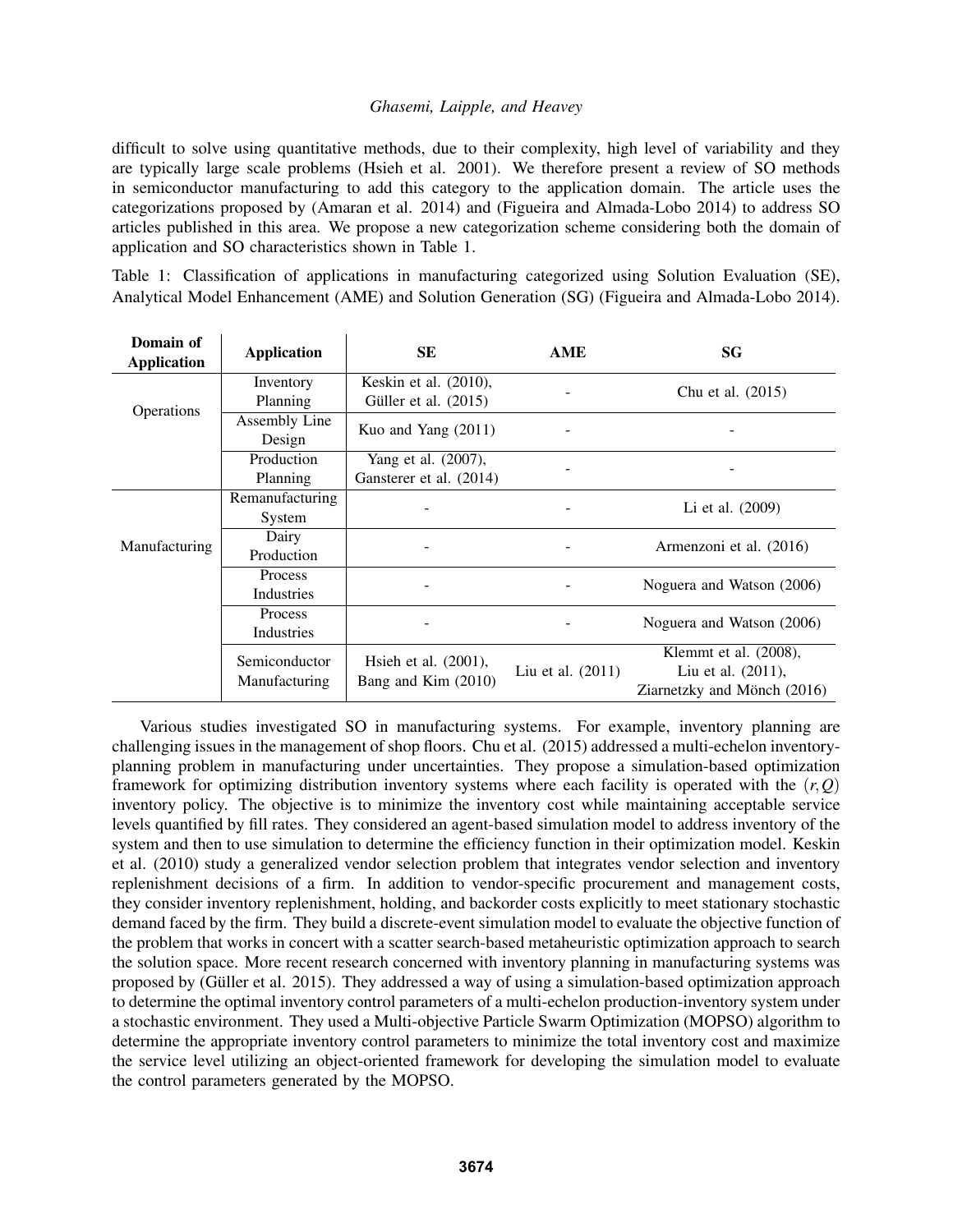Production planning and scheduling problems have been considered by researchers using SO. One of the first reported research on the application of SO to production planning of manufacturing systems was by Kleijnen (1993). They presented a case study concerning a DSS for production planning in metal tube manufacturing. Yang et al. (2004) propose a Tabu-search DES SO method which solves the flow shop with multiple processors (FSMP) scheduling problem in a multilayer ceramic capacitor manufacturing system. Yang et al. (2007) addressed an evolutionary-simulation optimization approach in solving a multi-constant work-in-process (multi-CONWIP) pull strategy problem. They consider a case study to illustrate the performance of the applied methodology. Both the single-loop CONWIP and the just-in-time (JIT) control strategies are a special case of the proposed multi-CONWIP strategy. Kuo and Yang (2011) propose a simulation optimization method which employs a particle swarm optimization (PSO) algorithm with mutation based on similarity to address managerial parameters in a production system. They applied their method to an assembly line design problem. Li et al. (2009) present a hybrid genetic algorithm for optimization of a dedicated re-manufacturing system with simulation. Based on the simulation model, a genetic algorithm is developed to optimize the production planning and control policies for dedicated re-manufacturing. Gansterer et al. (2014) present a hierarchical production planning system in a make-toorder environment. A challenging task in this context is to determine good production parameter settings in order to benefit from established planning methods. They present a framework for hierarchical production planning which they use to identify settings for three planning parameters, named planned lead times, safety stock, and lot size. Within a discrete-event simulation model which mimics the production system they propose a mathematical optimization model for replicating the decision problem. Another research area in production planning which plays a key role to achieve an efficient production systems is capacity planning. Uribe et al. (2003) applied a two stage SO approach to address a capacity allocation planning problem for discrete manufacturing sites under an uncertain demand stream. The most recent research in application of SO to production planning and scheduling problems presented by Yuan et al. (2017). In their research a genetic algorithm based optimization model is built from improving initial population and selection process and an elite mechanism is presented in the iteration. They integrated their optimization model with a DES model to solve the flow shop scheduling problem.

An alternative application domain is Armenzoni et al. (2016) which propose a method to optimize a dairy milking process. The ultimate goal of their analysis is to reduce the time required for milking operations, through the development of a discrete-event simulation to reproduce the main processes of milking and movement of animals. Another type of manufacturing system problems which is considered to solve by SO is plant design and facility location problems. More details on plant design problems solved using SO can be find in Noguera and Watson (2006).

#### 2.1 Applications: Semiconductor Manufacturing

Re-entrant process flows, large scale systems, complexity, high level of variability, stringent production control requirements and fast-changing technology and business environments are the main reasons why applying simulation models to a front-end fab is challenging. One of the first research done in front-end semiconductor manufacturing using SO proposed was by Hsieh et al. (2001) who investigated an ordinal optimization (OO) based simulation method to solve scheduling problems in a semiconductor manufacturing fab. Their method consists of six steps:

- 1. A fab model database.
- 2. A discrete-event simulator.
- 3. A library of scheduling rule options.
- 4. A library of performance indexes.
- 5. An ordinal comparator for ranking the performance measures.
- 6. An optimal computing budget allocation (OCBA) technique for further enhancing the simulation efficiency.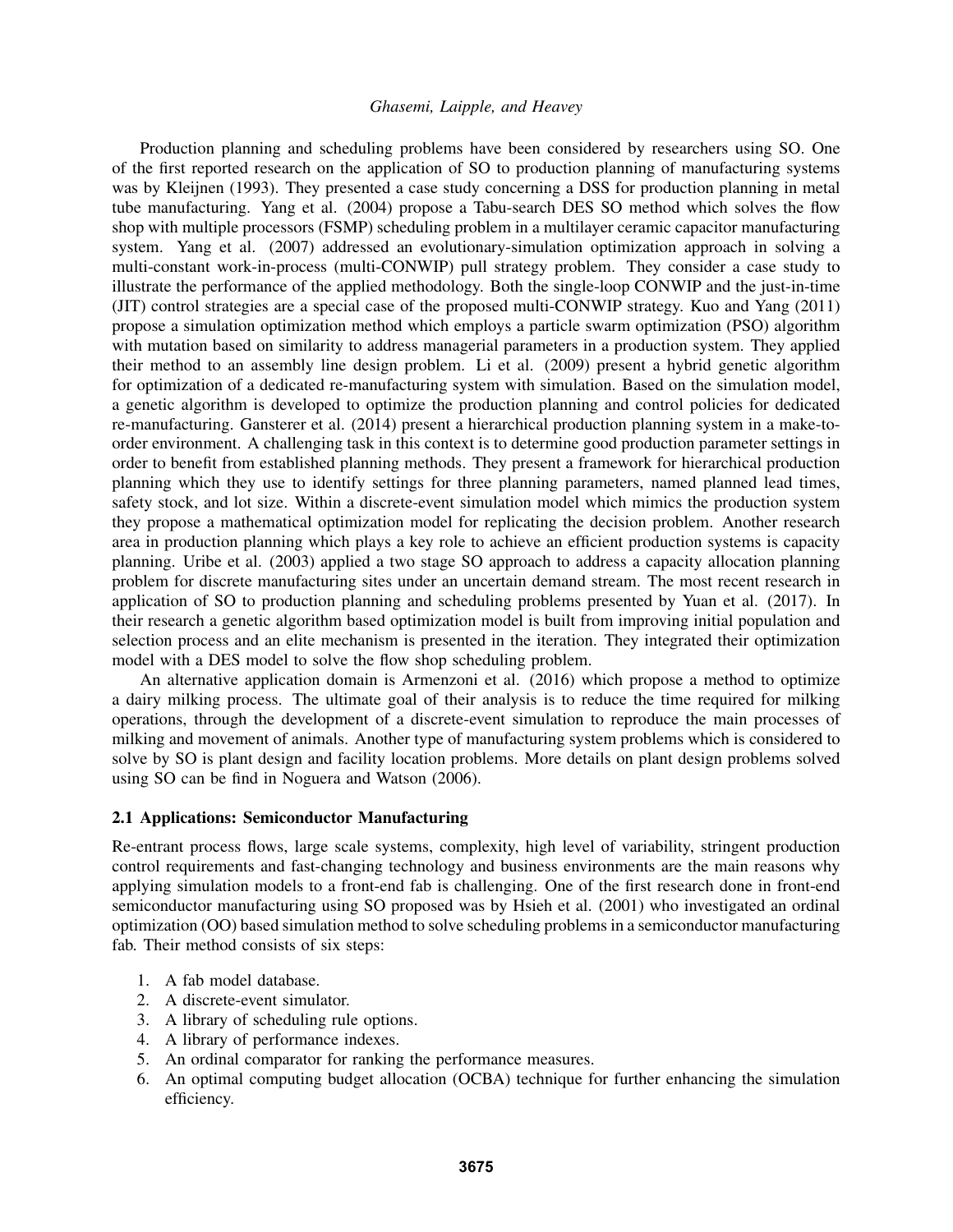To evaluate their method they solved some benchmark problems proposed by Lu et al. (1994). Another scheduling problem in semiconductor manufacturing solved using SO presented was by Klemmt et al. (2008). They described a multi optimization approach for operative scheduling of a special oven process machine group in a front-end fab. In their research, a mixed integer programming and simulation-based optimization approach to scheduling batch processes are presented and compared with a rule-based dispatching approach. Liu et al. (2011) attempted to develop a capacity planning approach using SO that addresses the uncertainty in product demand (including the uncertainty in product mix) and takes the cycle time performance measure into consideration. They tried to answer research gaps proposed by Geng and Jiang (2009). Bang and Kim (2010) considered a production planning and scheduling problem in a semiconductor wafer fabrication facility. They propose a two-level hierarchical production planning (HPP) method that employs an iterative procedure for production planning and operations scheduling. In their method, production plans are obtained with a linear programming model in the aggregate level, and schedules at the machines are obtained with a priority-rule-based scheduling method and evaluated with discrete-event simulation in the dis-aggregate level.

Liu et al. (2011) research concerned the problem in semiconductor manufacturing production planning, which can be loosely defined as the problem of finding a release schedule of jobs into the facility over time so that the actual outputs over time satisfy, as closely as possible, the predetermined requirements. They adapt a genetic algorithm to search for a set of release plans that are near-Pareto optimal and a simulation model to evaluate results. Ziarnetzky and Mönch (2016) present recent research that considered SO in a semiconductor manufacturing system which addressed an integrated problem from front-end to back-end of the manufacturing system. They considered a simplified semiconductor manufacturing that consists of a single front-end facility and back-end facility. They present a production planning formulation that is based on clearing functions. In their study, the minimum utilization of expensive bottleneck machines in the front-end facility is a parameter of the model. At the same time, the less expensive capacity of the back-end facility is increased to reduce the cycle time in the backend facility. They proposed a simulated annealing method to determine appropriate minimum utilization levels for the front-end bottleneck machines and appropriate capacity expansion levels for the back-end.

Semiconductor manufacturing operations are faced with a wide range of uncertainties. Therefore, managers in strategical, tactical and operational levels of semiconductor manufacturing decisions must use expected values without including uncertainties or try to incorporate them (Aytug et al. 2005). Different studies have considered the role of uncertainties in semiconductor manufacturing decision making. Aytug et al. (2005) presented a review on executing production schedules in the presence of unforeseen disruptions in the semiconductor manufacturing shop floor. Barahona et al. (2005) proposed a stochastic programming approach to capacity planning under demand uncertainty in semiconductor manufacturing. They considered in their model multiple demand scenarios together with associated probabilities to identify a set of tools that is an appropriate compromise for all different scenarios. Several articles consider capacity planning that include uncertainties like Hood et al. (2003), Bermon and Hood (1999) and Chien et al. (2012), simplifying the uncertainties in their models to reduce complexity.

A small number of articles deal with these complex problems by using queuing models. Brown et al. (2010) developed and implemented the Enterprise Production Planning and Optimization System (EPOS), a queuing network model for capacity planning. Their approach extends earlier queuing network models by adding the ability to model product-specific batch service and batch arrivals and multi-chamber process equipment. Another queuing model is presented by Hanschke and Zisgen (2011) which uses a decomposition method for ordinary single class open queuing networks, extending the model to incorporate batch processing.

Supply chain operation uncertainties have also been modeled in semiconductor manufacturing. Kempf et al. (2013) provided research that focused on Intel's supply chain to address optimizing capital investment decisions. A good review in this field is Mönch et al.  $(2017)$  which describes research in the field of supply chain uncertainties related to semiconductor manufacturing. Dobson and Karmarkar (2011) discussed in a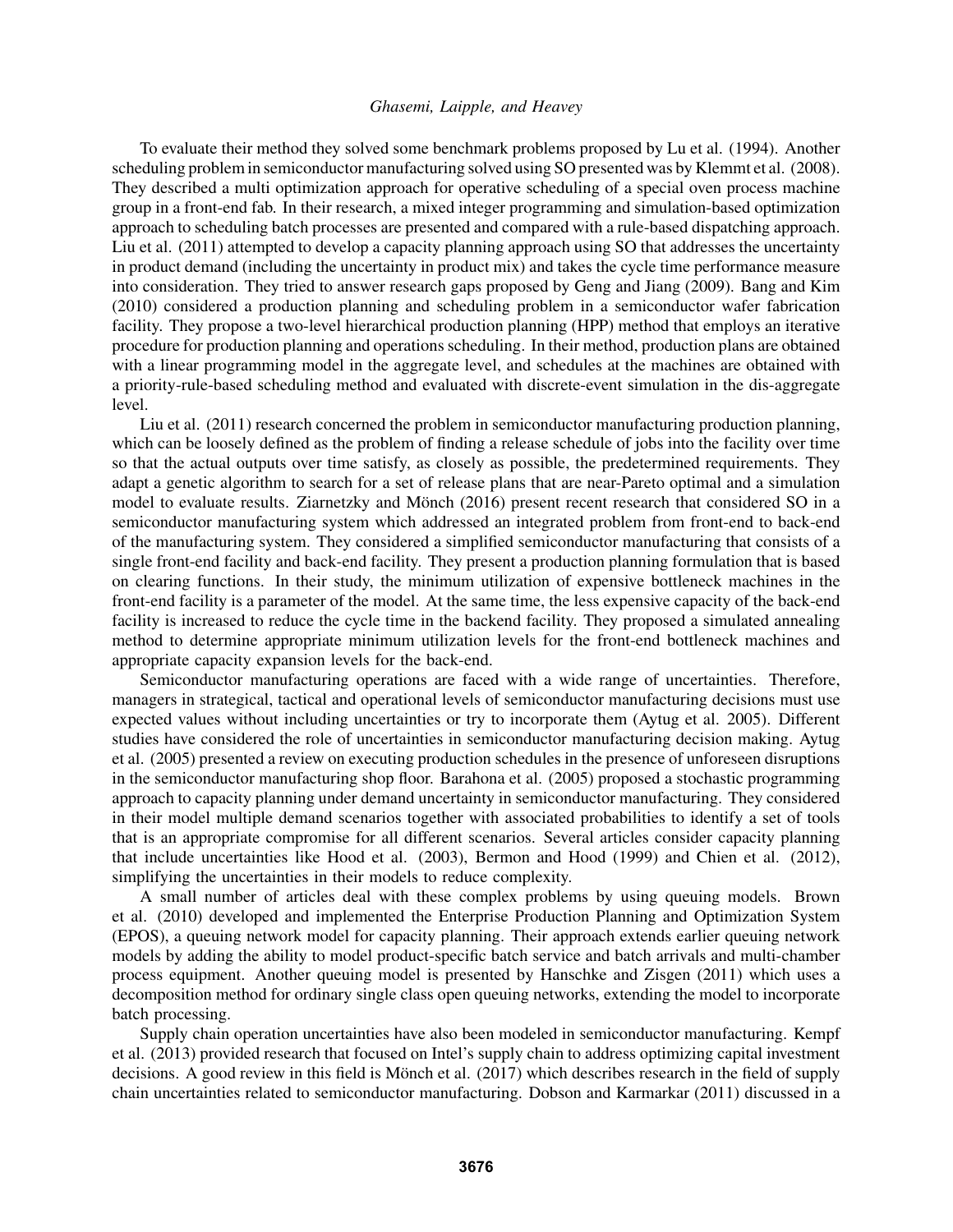chapter different uncertainties in production planning (an aspect of supply chains). There are two useful reviews in this area provided by Mönch et al.  $(2011)$  and Mönch et al.  $(2013)$ . In both articles they outline different challenges related to uncertainties in the semiconductor production planning area.

Based on this review it is clear that although SO methods have a broad range of applications in manufacturing systems with the flexibility of these methods to deal with stochastic environments and uncertainties which are mentioned above, there are limited applications within semiconductor manufacturing of SO, as shown above, due to the complexity and variability of semiconductor systems and the limiting assumptions of quantitative models together with the advancements of computing power, SO could be more widely used within these systems.

### 3 CHALLENGES IN BOSCH FRONT END SEMICONDUCTOR MANUFACTURING

Semiconductor microchips must be produced in one of the most complex production systems. Due to several manufacturing requirements, such as clean room manufacturing, semiconductor production is extremely cost intensive. This is the reason semiconductor production equipment require high utilization. The clean room conditions due to the small sizes of the microchips make the production floor itself highly expensive. Semiconductor microchips with around 1000 different production steps and re-entrant loops in a job shop production system face lead times of one month and more. Additionally, in recent years product portfolios are rapidly increasing with product demands experiencing high variability. To maximize and stabilize utilization of expensive equipment semiconductor production is organized in job shop systems rather than in product dedicated flow shop systems. On the one hand, this enables planners to balance utilization by sharing capacities across different products, which increases material flow complexity increasing the complexity of decisions. Within semiconductor manufacturing nearly in all equipment, a real-time material dispatching decision is necessary to decide about the sequence of lots processed on the equipment. Thereby global dispatching policies ensure material flows and priorities considering customer demands, to meet customer due dates. Additionally, local dispatching policies helps to ensure maximization utilization of specific equipment. In semiconductor industries equipment performance can be summarized in the following four equipment models (Kohn 2014):

- Single wafer equipment,
- Batch equipment,
- Parallel equipment,
- Cluster equipment.

These different equipment models set various loading requirements for maximization of utilization. Additionally, almost in every equipment model setup times have to be reduced and throughput maximized. Thereby, static policies cannot cope with any variability in inventory distribution, process times, equipment availability, process availability, worker availability and changes to demand. Too much expensive buffering of material, time, capacity or capability is necessary to compensate static plans that do not integrate variability of the different influencing random variables. This is the reason that in the past there was and still is large effort to develop different DES models for semiconductor production systems to predict future situations to support dispatching and control. Additionally, different optimization problems in semiconductor manufacturing already have been addressed with some simulation-based optimization approaches (see section 2). This section presents a number of semiconductor front-end optimization problems that could be addressed with simulation-based optimization. The necessity of simulation-based optimization in semiconductor manufacturing is due to the stochasticity that exists in these production systems. Nearly every production parameter such as process times, equipment availability, worker availability, product yield is stochastic. Actual simulation systems consider these random variables, however there is a need to combine these to create tools for tactical and operational problems for different users within the production system.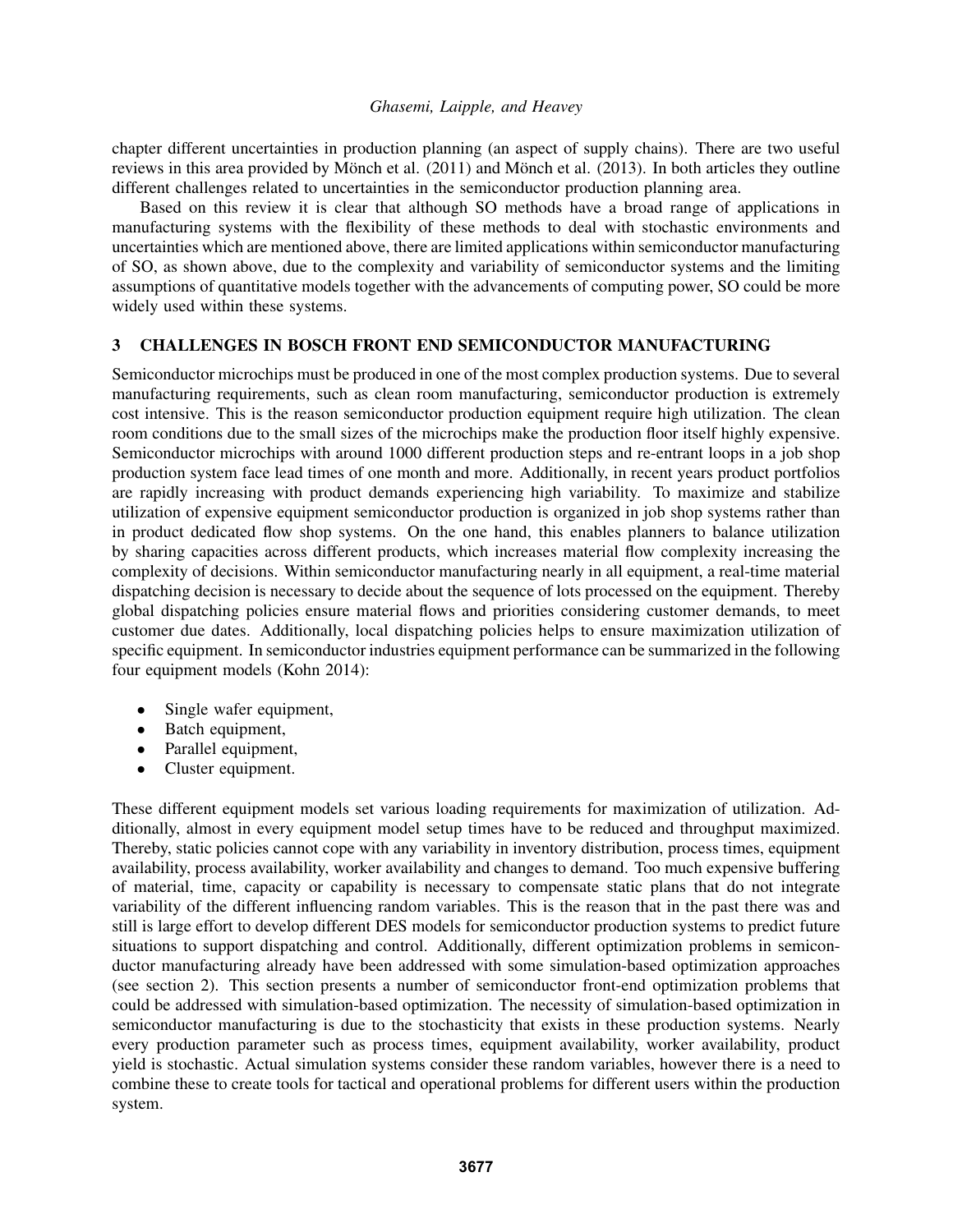## 3.1 Capacity and Process Flexibilization (Equipment and Process Availability)

In dynamic industries such as semiconductor manufacturing, industry equipment availability together with changing demand creates high volatility. In a job shop production like semiconductor manufacturing, a machine can be qualified for *n* different processes (process flexibilization). Considering high stochasticity of machine availability this offers still a risk if the machine breaks unexpectedly. This risk can be reduced with capacity flexibilization by transferring the *n* different processes to *m* machines. Of course, the flexibilization of capacities induces costs. This leads to the following managerial question: Considering given costs for capacity flexibilization and the stochasticity of machine availability what would be the efficient number of qualified machines (*m*)? While Chien et al. (2013) propose a two-stage stochastic programming demand fulfillment model to optimize inter-fab capacity allocation the efficient factor of flexibilization of existing machines can still not be answered sufficiently for semiconductor job shop production systems. Several other papers on optimization of capacity expansion scenarios are published (e.g. (Kim and Uzsoy 2008; Wang et al. 2007; Liu et al. 2011)). While capacity expansion problems in semiconductor manufacturing are addressed quite broadly there still is a lack of publications tackling capacity flexibilization to be used by a wider set of users within semiconductor manufacturing which could be achieved using SO applications. An example in the semiconductor supply chains is Bard et al. (1999) who address toolset configuration with different algorithms like simulated annealing, two greedy algorithms and an exact method for the system design phase.

# 3.2 Operator Availability in Semiconductor Manufacturing

In deterministic systems necessary operator availability can be calculated exactly. Due to stochasticity of the production and demand, the expected necessary operator availability is often insufficient. This issue is poorly tackled in the literature for semiconductor manufacturing systems. Wu and Fu (2005) propose a linear programming approach for the general staffing problem to minimize operator staffing costs. Similar to this publication most solve the assignment problem taking qualification of workers as given (i.e., (Campbell 2011; Chen and Dabbas 2002; Pollitt and Matthews 1998)). Campbell (2011) indirectly addresses the operator availability problem with the development of a two-stage stochastic program. The results of the worker assignment show the value of cross-trained workers which increases in environments with high demand uncertainty. Iravani et al. (2005) develop an algorithm for evaluation of system responsiveness to environment volatility, while considering operator cross-training. Nembhard et al. (2005) model and financially evaluate a cross-training policy with a dynamic investment in workforce flexibility. Generally, cross-training of workers has to be fostered if demand uncertainty increases. More research is required in solving the optimization problem of demand and system volatility related to the degree of worker generalization in a semiconductor environment, as qualification of an operator for a system, costs time and money.

### 3.3 Parallel Machine Loading (Throughput Maximization with the Parallel Loading of Equipment)

Each process has stochastic process times on the relevant process chambers of equipment. According to the actual machine setup and the inventory waiting for the process, the sequence of parallel machine loading can be optimized according to the maximization of parallel machine throughput. Therefore, a schedule has to be developed for the different process chambers of the equipment. Jiang et al. (2015) model a preemptive scheduling problem of parallel machines with deterministic process times with classical heuristics. Gan et al. (2012) use a branch and price algorithm for the scheduling problem with parallel process chambers and a common handling server. Wang et al. (2013) tackle the problem with a genetic algorithm minimizing the makespan of the remote server to assign jobs on the parallel single servers. All papers treat parallel machines as multiple units consisting of a common server, assigning jobs to the parallel single server machines or process chambers. The target function destines maximization of throughput of the parallel equipment or minimization of makespan. The preconditions are maximum utilization of the common server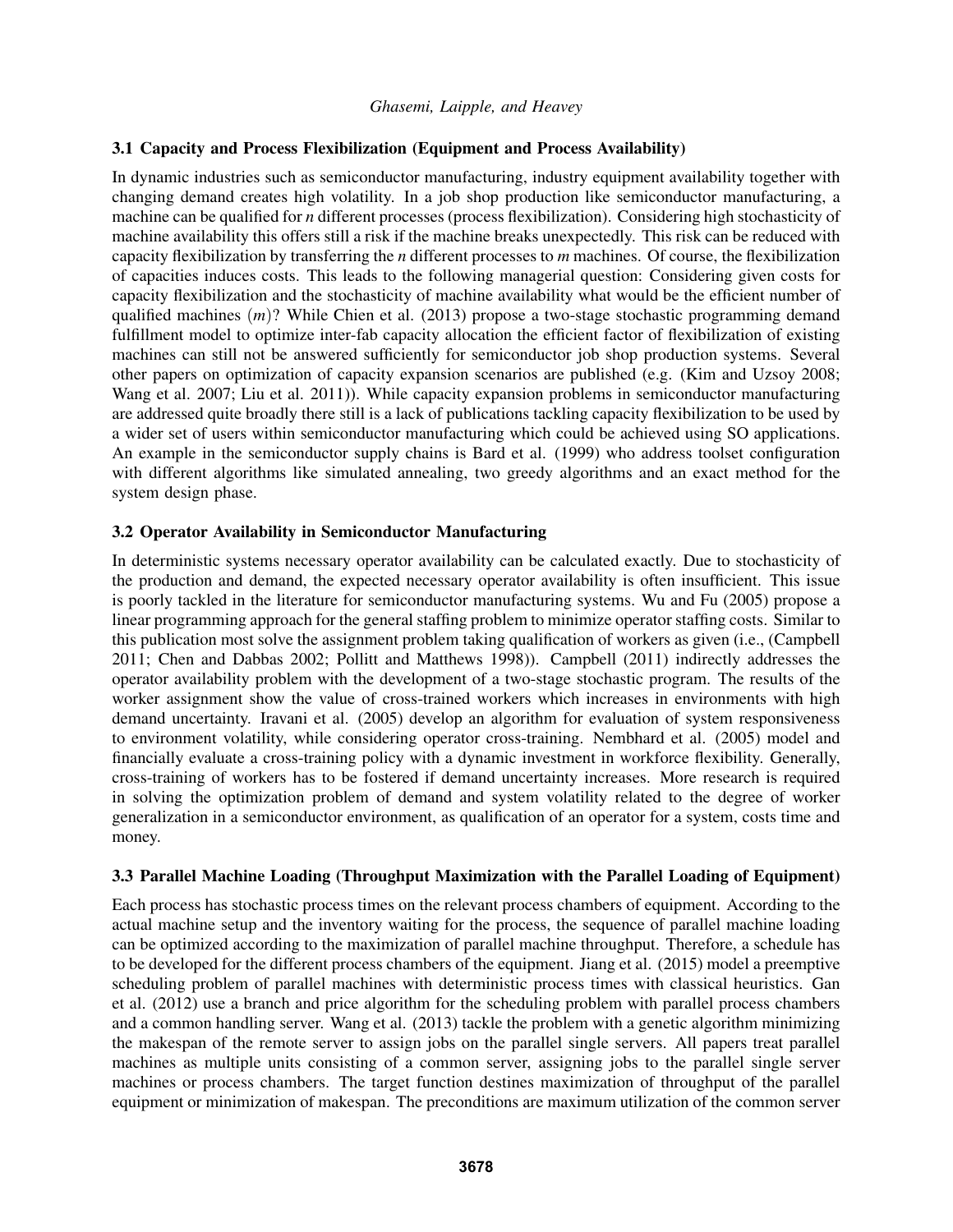and of the single parallel chambers. The single chambers can only be occupied once at the same time. For example, a wet bench has several parallel batches with different acids. The machine can be loaded in parallel. Additionally, in each batch, a batch of maximal two lots of the same type can be processed at the same time. According to the inventory waiting and forecasted for the wet bench and the availability of a single batch, the lot sequence can be optimized with multi-objective target function.

### 4 DISCUSSION

The above sections present a preliminary overview of SO applied to manufacturing in general, and more specifically, to semiconductor manufacturing. In addition it highlights some challenges, that SO could address, for the efficient operation of semiconductor manufacturing, with special focus on the frontend. Maximizing machine capacity (subsection 3.1) to meet customer deadlines is an important issue in semiconductor manufacturing so answering this question is important. An early example application of SO is Yang et al. (2004) where Tabu search (TS) optimization algorithm is used with discrete event simulation (DES). One of the best examples of solving capacity planning problem is Chung et al. (2008) but in their study and other later studies in this field like Chen et al. (2016) they assume deterministic features of production, while in practice they are stochastic. For cases like the photolithography area which is mostly considered for capacity planning in the literature some features like processing times and machine availabilities have high variability. Therefore, SO can be used as an effective means of addressing these problems because not only is it capable of dealing with stochastic features of the system but also it can provide a planning procedure. In other words, the simulation phase of SO can be used in the shop floor by considering a DES system to deal with uncertainties of the system and provide an evaluation method for production plans which are considered in the optimization stage. The optimization phase of SO can provide capacity plans (Uribe et al. 2003) and integration of simulation by these plans will provide an efficient DSS which is able to answer deterministic planning, stochastic features and dynamic situations of the semiconductor manufacturing capacity planning problems. A stochastic DES model can however be difficult to solve, both in how the optimizer is used to locate the optimal and also the computational aspects of the DES model, but cloud computing may overcome this last restriction (Kiss et al. 2015).

A cross-training policy can be regarded as a set of rules for determining the distribution of workers skills. These rules specify what decisions are made concerning aspects that are considered important in the development of a cross-training policy (Bokhorst 2005). Based on the literature review three steps are considered in cross-training are: 1) cross-training policy; 2) cross training configuration; 3) cross training performance evaluation. Rotondo et al. (2015) is an example of the use of SO in the allocation of operators in an assembly line that uses a multi-objective function that dynamically alters to conditions on the line.

Parallel scheduling problems are NP-Hard in terms of complexity (Arnaout et al. 2014). To answer a parallel scheduling problem we consider the research done by Yuan et al. (2017) which proposed a SO approach to solve the flow shop scheduling problem and considered a genetic algorithm integrated to a DES model. A possibility is to adapt their SO approach to the parallel scheduling problem in semiconductor manufacturing.

#### 5 CONCLUSION

In the operational and tactical managerial levels of the semiconductor manufacturing, the concept of SO DSS approaches could be more widely applied to semiconductor manufacturing, to facilitate wider use of these tools. The classifications used so far in the literature of semiconductor manufacturing problems focused on particular streams of methods like optimization methods or just from operational aspects. To conclude, our review addressed different problems encountered in a Bosch semiconductor front-end fab and in addition provided a brief overview of future possibilities to extend SO applications in semiconductor fab problems.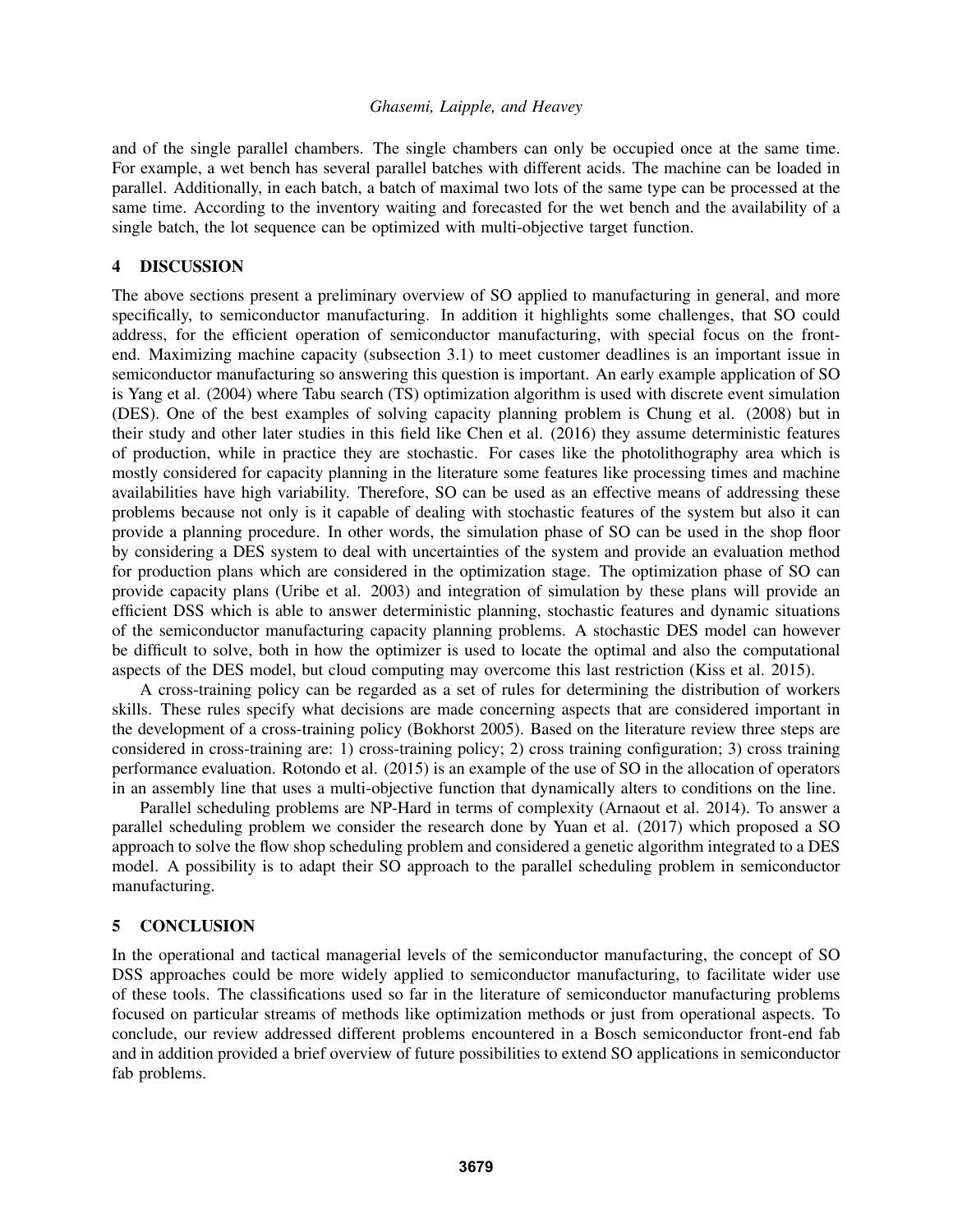### ACKNOWLEDGMENTS

This project has received funding from the Electronic Component Systems for European Leadership Joint Undertaking under grant agreement No 737459. This Joint Undertaking receives support from the European Unions Horizon 2020 research and innovation program and Germany, Austria, France, Czech Republic, Netherlands, Belgium, Spain, Greece, Sweden, Italy, Ireland, Poland, Hungary, Portugal, Denmark, Finland, Luxembourg, Norway, Turkey.

## **REFERENCES**

- Amaran, S., N. V. Sahinidis, B. Sharda, and S. J. Bury. 2014. "Simulation Optimization: A Review of Algorithms and Applications". *4OR* 12(4):301–333.
- Armenzoni, M., E. Bottani, M. Rinaldi, S. A. Gallo, and R. Montanari. 2016. "Analysis, Simulation and Optimization of the Milking Process in a Cowshed for the Production of Parmigiano Reggiano". *International Journal of Food Engineering* 12(9):851–865.
- Arnaout, J.-P., R. Musa, and G. Rabadi. 2014. "A Two-Stage Ant Colony Optimization Algorithm to Minimize the Makespan on Unrelated Parallel Machines – Part II: Enhancements and Experimentations". *Journal of Intelligent Manufacturing* 25(1):43–53.
- Aytug, H., M. A. Lawley, K. McKay, S. Mohan, and R. Uzsoy. 2005. "Executing Production Schedules in the Face of Uncertainties: A Review and Some Future Directions". *European Journal of Operational Research* 161(1):86–110.
- Bang, J. Y., and Y. D. Kim. 2010. "Hierarchical Production Planning for Semiconductor Wafer Fabrication based on Linear Programming and Discrete-event Simulation". *IEEE Transactions on Automation Science and Engineering* 7(2):326–336.
- Barahona, F., S. Bermon, O. Günlük, and S. Hood. 2005. "Robust Capacity Planning in Semiconductor Manufacturing". *Naval Research Logistics* 52(5):459–468.
- Bard, J. F., K. Srinivasan, and D. Tirupati. 1999. "An Optimization Approach to Capacity Expansion in Semiconductor Manufacturing Facilities". *International Journal of Production Research* 37(15):3359– 3382.
- Bermon, S., and S. J. Hood. 1999. "Capacity Optimization Planning System (CAPS)". *Interfaces* 29(5):31– 50.
- Bokhorst, J. 2005. *Shop Floor Design: Layout, Investments, Cross-training, and Labor Allocation*. Groningen: University Groningen Library.
- Brown, S. M., T. Hanschke, I. Meents, B. R. Wheeler, and H. Zisgen. 2010, October. "Queueing Model Improves IBM's Semiconductor Capacity and Lead-Time Management". *Interfaces* 40(5):397–407.
- Campbell, G. 2011. "A Two-Stage Stochastic Program for Scheduling and Allocating Cross-Trained Workers". *The Journal of the Operational Research Society* 62(6):1038–1047.
- Chen, H.-N., and R. Dabbas. 2002. "Modeling Staffing Requirements within a Semiconductor Manufacturing Environment". In *13th Annual IEEE/SEMI Advanced Semiconductor Manufacturing Conference. Advancing the Science and Technology of Semiconductor Manufacturing. ASMC 2002*, 234–239.
- Chen, J. C., Y.-Y. Chen, and Y. Liang. 2016. "Application of a Genetic Algorithm in Solving the Capacity Allocation Problem with Machine Dedication in the Photolithography Area". *Journal of Manufacturing Systems* 41:165–177.
- Chien, C.-F., C.-H. Wu, and Y.-S. Chiang. 2012. "Coordinated Capacity Migration and Expansion Planning for Semiconductor Manufacturing under Demand Uncertainties". *International Journal of Production Economics* 135(2):860–869.
- Chien, C.-F., J.-Z. Wu, and C.-C. Wu. 2013. "A Two-Stage Stochastic Programming Approach for New Tape-Out Allocation Decisions for Demand Fulfillment Planning in Semiconductor Manufacturing". *Flexible Services and Manufacturing Journal* 25(3):286–309.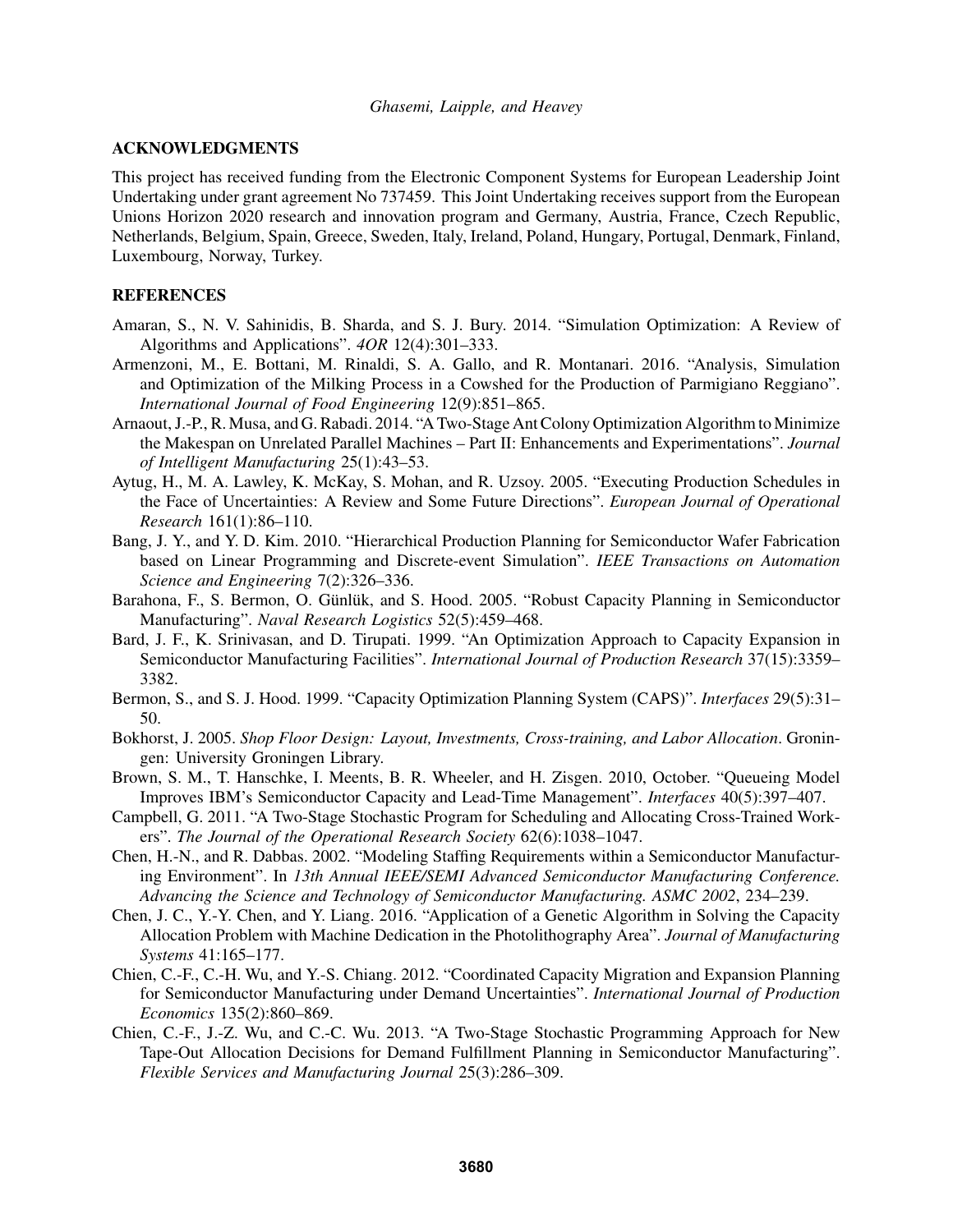- Chu, Y., F. You, J. M. Wassick, and A. Agarwal. 2015. "Simulation-Based Optimization Framework for Multi-Echelon Inventory Systems Under Uncertainty". *Computers & Chemical Engineering* 73:1–16.
- Chung, S.-H., C.-Y. Huang, and A. H. I. Lee. 2008. "Heuristic Algorithms to Solve the Capacity Allocation Problem in Photolithography Area (CAPPA)". *OR Spectrum* 30(3):431–452.
- Dagkakis, G., I. Papagiannopoulos, and C. Heavey. 2016. "ManPy: An Open-source Software Tool for Building Discrete Event Simulation Models of Manufacturing Systems". *Software - Practice and Experience* 46(7):955–981.
- Dobson, G., and U. S. Karmarkar. 2011. "Production Planning Under Uncertainty with Workload-Dependent Lead Times: Lagrangean Bounds and Heuristics". In *Planning Production and Inventories in the Extended Enterprise*, International Series in Operations Research & Management Science, 1–14. Springer, New York, NY.
- Figueira, G., and B. Almada-Lobo. 2014. "Hybrid Simulation-Optimization Methods: A Taxonomy and Discussion". *Simulation Modelling Practice and Theory* 46:118–134.
- Fu, M. C. 1994. "Optimization via Simulation: A Review". *Annals of Operations Research* 53(1):199–247.
- Fu, M. C. 2002. "Optimization for Simulation". *INFORMS Journal on Computing* 14(3):192–215.
- Gan, H.-S., A. Wirth, and A. Abdekhodaee. 2012. "A Branch-and-Price Algorithm for the General Case of Scheduling Parallel Machines with a Single Server". *Computers & Operations Research* 39(9):2242– 2247.
- Gansterer, M., C. Almeder, and R. F. Hartl. 2014. "Simulation-Based Optimization Methods for Setting Production Planning Parameters". *International Journal of Production Economics* 151:206–213.
- Geng, N., and Z. Jiang. 2009. "A Review on Strategic Capacity Planning for the Semiconductor Manufacturing Industry". *International Journal of Production Research* 47(13):3639–3655.
- Güller, M., Y. Uygun, and B. Noche. 2015. "Simulation-Based Optimization for a Capacitated Multi-echelon Production-inventory System". *Journal of Simulation* 9(4):325–336.
- Hanschke, T., and H. Zisgen. 2011. "Queueing Networks with Batch Service". *European Journal of Industrial Engineering* 5(3):313–326.
- Hood, S. J., S. Bermon, and F. Barahona. 2003. "Capacity Planning under Demand Uncertainty for Semiconductor Manufacturing". *IEEE Transactions on Semiconductor Manufacturing* 16(2):273–280.
- Hsieh, B.-W., C.-H. Chen, and S.-C. Chang. 2001. "Scheduling Semiconductor Wafer Fabrication by Using Ordinal Optimization-Based Simulation". *IEEE Transactions on Robotics and Automation* 17(5):599– 608.
- Iravani, S. M., M. P. Van Oyen, and K. T. Sims. 2005. "Structural Flexibility: A New Perspective on the Design of Manufacturing and Service Operations". *Management Science* 51(2):151–166.
- Jiang, Y., Q. Zhang, J. Hu, J. Dong, and M. Ji. 2015. "Single-Server Parallel-machine Scheduling with Loading and Unloading Times". *Journal of Combinatorial Optimization* 30(2):201–213.
- Kempf, K. G., F. Erhun, E. F. Hertzler, T. R. Rosenberg, and C. Peng. 2013. "Optimizing Capital Investment Decisions at Intel Corporation". *Interfaces* 43(1):62–78.
- Keskin, B. B., S. H. Melouk, and I. L. Meyer. 2010. "A Simulation-Optimization Approach for Integrated Sourcing and Inventory Decisions". *Computers & Operations Research* 37(9):1648–1661.
- Kim, S., and R. Uzsoy. 2008. "Exact and Heuristic Procedures for Capacity Expansion Problems with Congestion". *IIE Transactions* 40(12):1185–1197.
- Kiss, T., H. Dagdeviren, S. J. E. Taylor, A. Anagnostou, and N. Fantini. 2015. "Business Models for Cloud Computing: Experiences from Developing Modeling & Simulation as a Service Applications in Industry". In *Proceedings of the Winter Simulation Conference*, edited by L. Yilmaz et al., 2656–2667. Piscataway, New Jersey: Institute of Electrical and Electronics Engineers, Inc.
- Kleijnen, J. P. C. 1993. "Simulation and Optimization in Production Planning: A Case Study". *Decision Support System* 9(3):269–280.
- Klemmt, A., S. Horn, G. Weigert, and T. Hielscher. 2008. "Simulations-Based and Solver-based Optimization Approaches for Batch Processes in Semiconductor Manufacturing". In *Proceedings of the 40th*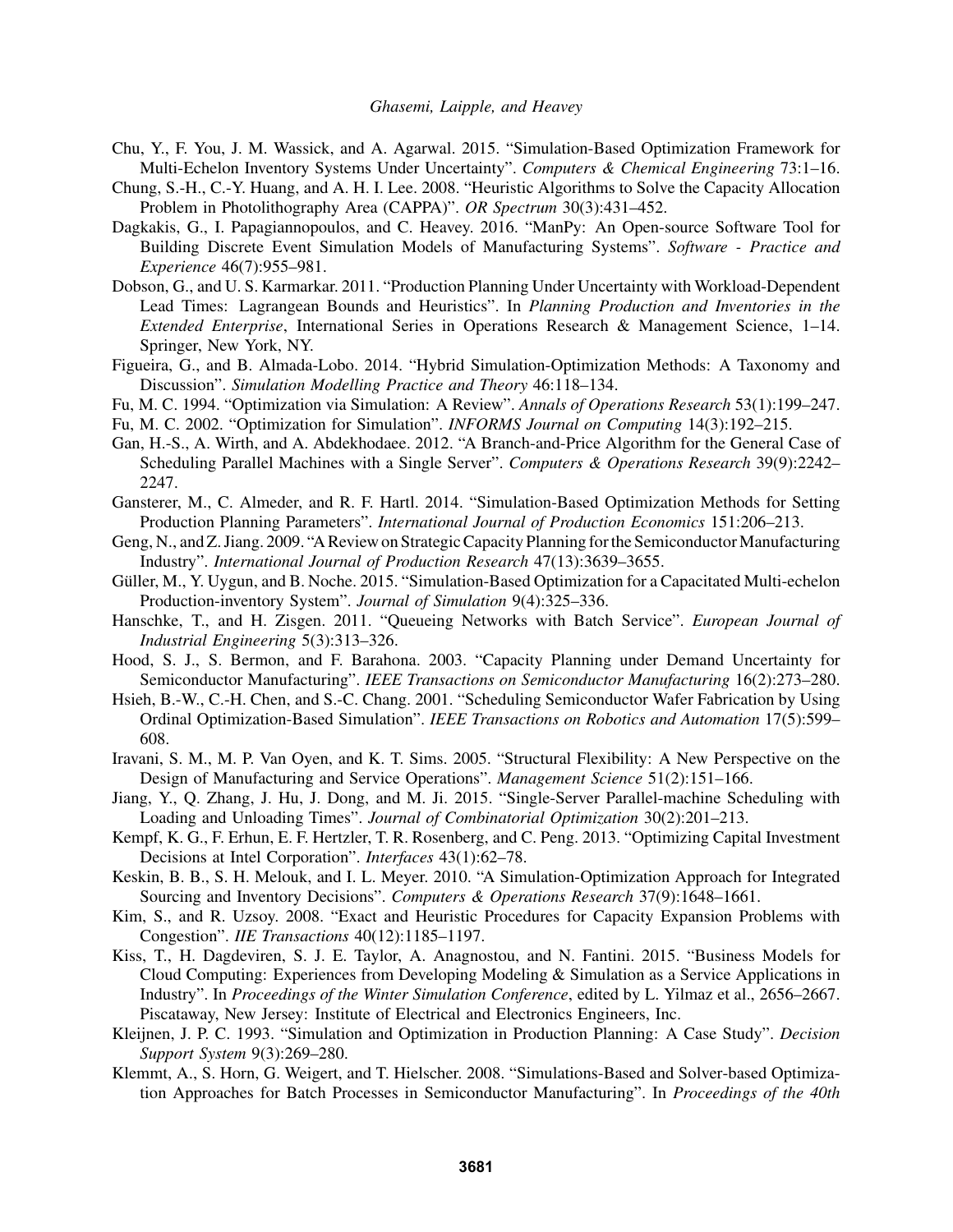*Conference on Winter Simulation*, edited by S. J. Mason et al., WSC '08, 2041–2049. Miami, Florida: Winter Simulation Conference.

- Kohn, R. 2014. *A Framework for Batch Scheduling with Variable Neighborhood Search in Wafer Fabrication*. PhD, Universitat der Bundesweher Munchen.
- Kuo, R. J., and C. Y. Yang. 2011. "Simulation Optimization using Particle Swarm Optimization Algorithm with Application to Assembly Line Design". *Applied Soft Computing* 11(1):605–613.
- Li, J., M. Gonzlez, and Y. Zhu. 2009. "A Hybrid Simulation Optimization Method for Production Planning of Dedicated Remanufacturing". *International Journal of Production Economics* 117(2):286–301.
- Liu, J., C. Li, F. Yang, H. Wan, and R. Uzsoy. 2011. "Production Planning for Semiconductor Manufacturing via Simulation Optimization". In *Proceedings of the 2011 Winter Simulation Conference (WSC)*, edited by S. Jain and others., 3612–3622.
- Liu, J., F. Yang, H. Wan, and J. W. Fowler. 2011. "Capacity Planning through Queueing Analysis and Simulation-Based Statistical Methods: A Case Study for Semiconductor Wafer Fabs". *International Journal of Production Research* 49(15):4573–4591.
- Lu, S. C. H., D. Ramaswamy, and P. R. Kumar. 1994. "Efficient Scheduling Policies to Reduce Mean and Variance of Cycle-time in Semiconductor Manufacturing Plants". *IEEE Transactions on Semiconductor Manufacturing* 7(3):374–388.
- Mönch, L., J. W. Fowler, S. Dauzère-Pérès, S. J. Mason, and O. Rose. 2011. "A Survey of Problems, Solution Techniques, and Future Challenges in Scheduling Semiconductor Manufacturing Operations". *Journal of Scheduling* 14(6):583–599.
- Mönch, L., J. W. Fowler, and S. J. Mason. 2013. *Production Planning and Control for Semiconductor Wafer Fabrication Facilities: Modeling, Analysis, and Systems*. Number vol. 52 in Operations Research/Computer Science Interfaces Series. New York: Springer.
- Mönch, L., R. Uzsoy, and J. W. Fowler. 2017. "A Survey of Semiconductor Supply Chain Models Part I: Semiconductor Supply Chains, Strategic Network Design, and Supply Chain Simulation". *International Journal of Production Research* 56(13):4524–4545.
- Nembhard, D. A., H. B. Nembhard, and R. Qin. 2005. "A Real Options Model for Workforce Cross-Training". *The Engineering Economist* 50(2):95–116.
- Noguera, J. H., and E. F. Watson. 2006. "Response Surface Analysis of a Multi-product Batch Processing Facility using a Simulation Metamodel". *International Journal of Production Economics* 102(2):333– 343.
- Pollitt, C., and J. Matthews. 1998. "Quantifying Capacity Loss Associated with Staffing in a Semiconductor Manufacturing Line". In *IEEE/SEMI 1998 IEEE/SEMI Advanced Semiconductor Manufacturing Conference and Workshop*, 133–137.
- Productive 4.0 2018. "Productive 4.0 A European Co-Funded Innovation and Lighthouse Project on Digital Industry". https://productive40.eu/ Last Accessed July 10, 2018.
- Rotondo, A., P. Young, J. Geraghty, G. Dagkakis, and C. Heavey. 2015. "Embedding Optimization with Discrete Event Simulation". In *Stochastic Models for Manufacturing and Service Operations*, 203–210. Volos, Greece.
- Shannon, R. E. 1998. "Introduction to the Art and Science of Simulation". In *Proceedings of the 30th Conference on Winter Simulation*, edited by D. Medeiros et al., WSC '98, 7–14. Los Alamitos, CA, USA: IEEE Computer Society Press.
- Shanthikumar, J. G., S. Ding, and M. T. Zhang. 2007, October. "Queueing Theory for Semiconductor Manufacturing Systems: A Survey and Open Problems". *IEEE Transactions on Automation Science and Engineering* 4(4):513–522.
- Shanthikumar, J. G., and R. G. Sargent. 1983. "A Unifying View of Hybrid Simulation/Analytic Models and Modeling". *Operations Research* 31(6,):1030–1052.
- Stevenson, W. 2017. *Operations Management*. 13 ed. Richard D. Irwin, Inc.